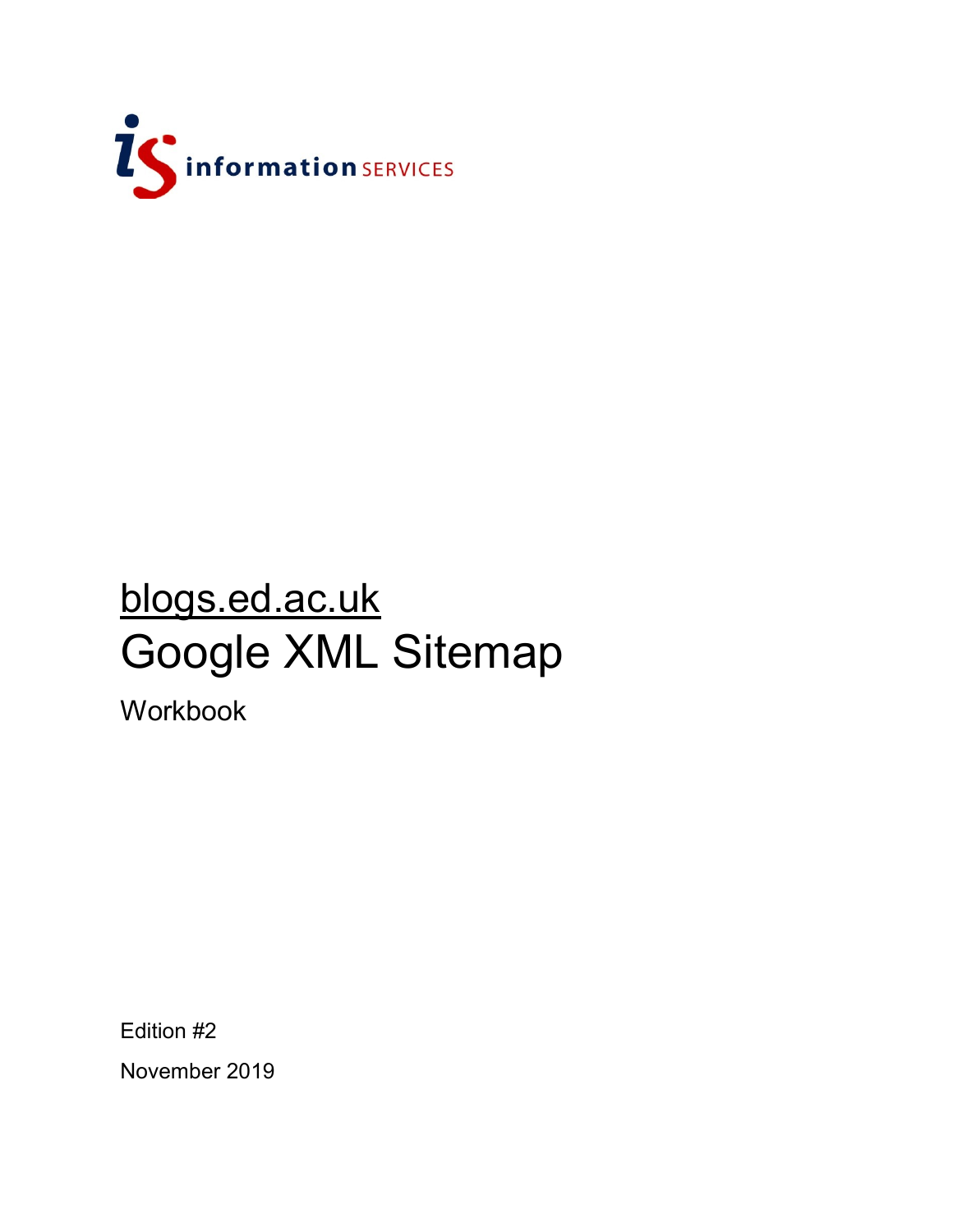## **Contents**

If you require this document in an alternative format, such as large print, please email [is.skills@ed.ac.uk.](mailto:is.skills@ed.ac.uk)

Copyright © IS 2014

Permission is granted to any individual or institution to use, copy or redistribute this document whole or in part, so long as it is not sold for profit and provided that the above copyright notice and this permission notice appear in all copies.

Where any part of this document is included in another document, due acknowledgement is required.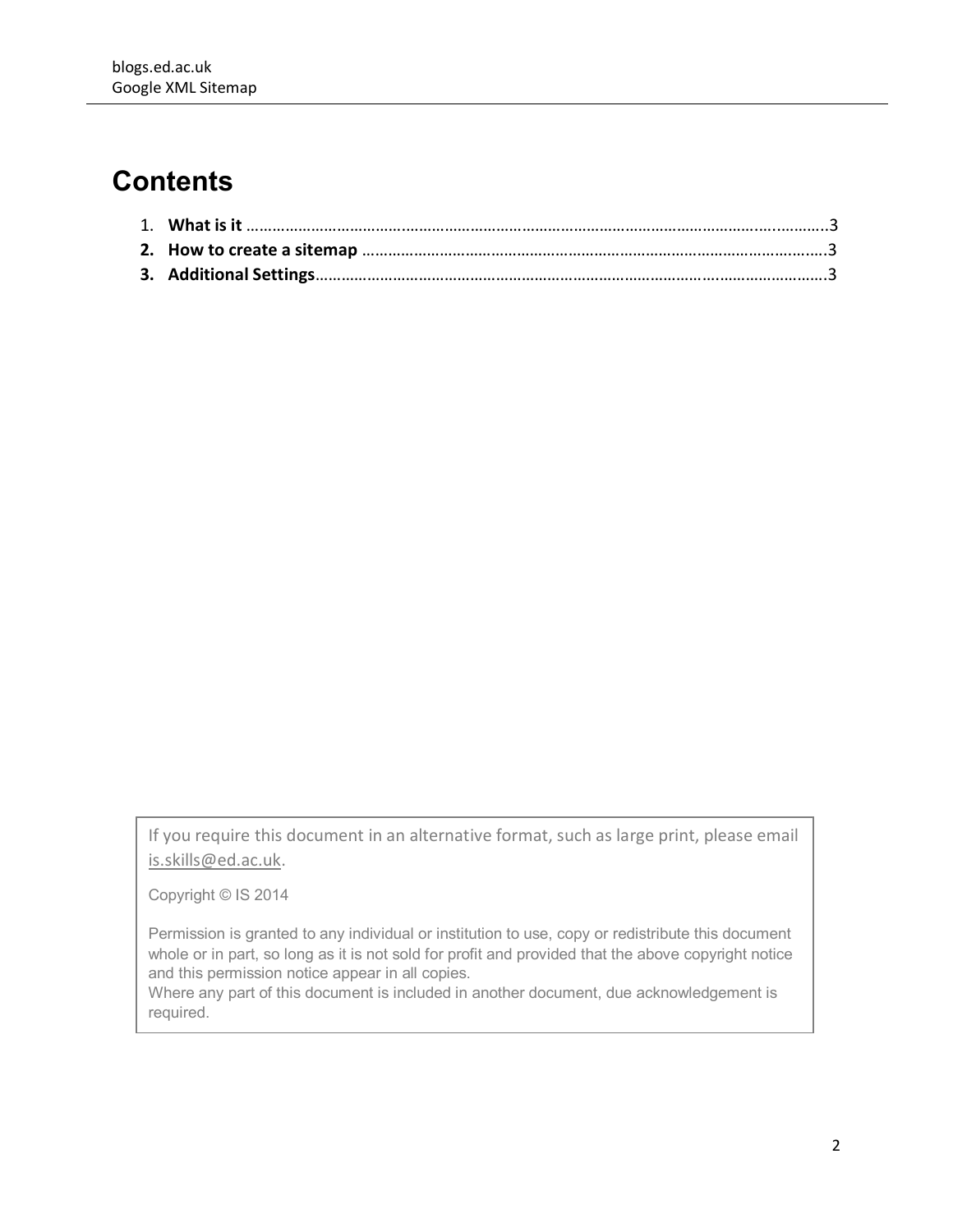#### **1. What is it?**

This plugin helps to improve SEO (Search Engine Optimization) to create special XML sitemaps that will help search engines like Google navigate through the content on your site. An XML sitemap is not visible to your website visitors and works to instead give a list of all your content in a machinereadable format so that search engines can easily discover all the content on your site and that they have the ability to see which links are more important and how frequently your site is updated.

#### **2. How to create a sitemap**

- 1) You can find the Google XML Sitemap plugin by hovering over Settings on the sidebar menu and clicking on 'XML-Sitemap'
- 2) When you arrive at the XML-Sitemap dashboard you will see that the plugin automatically creates a XML Sitemap for you blog, which you can view by clicking on the URL at the top of your dashboard which will lead to your sitemap index field. For example: <https://www.example.com/sitemap.xml>
	- a. From that URL you will be able to see your XML Sitemap Index that breaks down all your sub-sitemap URLs that will look something like this:

**XML Sitemap Index** 

| It was generated using the WordPress content management system and the Google Sitemap Generator Plugin by Arne Brachhold.<br>You can find more information about XML sitemaps on sitemaps.org and Google's list of sitemap programs.<br>This file contains links to sub-sitemaps, follow them to see the actual sitemap content. |                            | This is a XML Sitemap which is supposed to be processed by search engines which follow the XML Sitemap standard like Ask.com. Bing, Google and Yahoo. |
|----------------------------------------------------------------------------------------------------------------------------------------------------------------------------------------------------------------------------------------------------------------------------------------------------------------------------------|----------------------------|-------------------------------------------------------------------------------------------------------------------------------------------------------|
| <b>URL of sub-sitemap</b>                                                                                                                                                                                                                                                                                                        | <b>Last modified (GMT)</b> |                                                                                                                                                       |
| https://blogs.ed.ac.uk/bloggingintern/sitemap-misc.xml                                                                                                                                                                                                                                                                           | 2019-10-22 14:39           |                                                                                                                                                       |
| https://blogs.ed.ac.uk/bloggingintern/sitemap-pt-post-2019-10.xml                                                                                                                                                                                                                                                                | 2019-10-22 14:39           |                                                                                                                                                       |
| https://blogs.ed.ac.uk/bloggingintern/sitemap-pt-post-2018-08.xml                                                                                                                                                                                                                                                                | 2018-10-01 13:55           |                                                                                                                                                       |
| https://blogs.ed.ac.uk/bloggingintern/sitemap-pt-page-2018-08.xml 2018-08-08 14:05                                                                                                                                                                                                                                               |                            |                                                                                                                                                       |
| Generated with Google (XML) Sitemaps Generator Plugin for WordPress by Arne Brachhold. This XSLT template is released under the GPL and free to use.<br>If you have problems with your sitemap please visit the plugin FAO or the support forum.                                                                                 |                            |                                                                                                                                                       |

### **3. Additional Settings**

From the XML-Sitemap dashboard that can be accessed via Settings there are a few plugin settings you can view and adjust to make sure your Sitemap Index isn't missing anything.